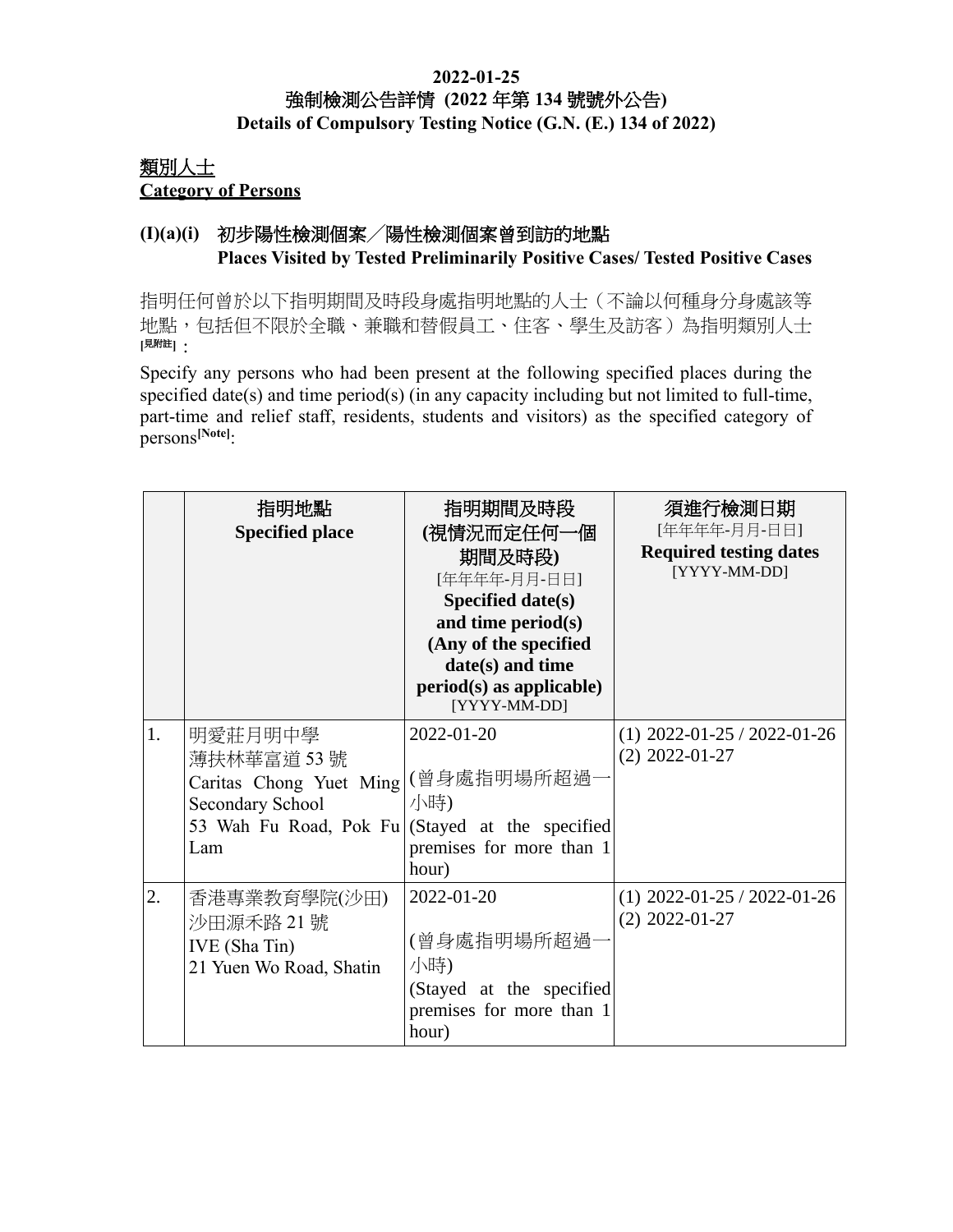|    | 指明地點<br><b>Specified place</b>                                                                                                                                                             | 指明期間及時段<br>(視情況而定任何一個<br>期間及時段)<br>[年年年年-月月-日日]<br>Specified date(s)<br>and time period(s)<br>(Any of the specified<br>date(s) and time<br>$period(s)$ as applicable)<br>[YYYY-MM-DD] | 須進行檢測日期<br>[年年年年-月月-日日]<br><b>Required testing dates</b><br>[YYYY-MM-DD] |
|----|--------------------------------------------------------------------------------------------------------------------------------------------------------------------------------------------|---------------------------------------------------------------------------------------------------------------------------------------------------------------------------------------|--------------------------------------------------------------------------|
| 3. | 葵涌循道中學<br>葵涌麗瑤邨<br>Kwai<br>Chung<br>College<br>Lai Yiu Estate, Kwai Chung   (Stayed at the specified                                                                                       | $2022 - 01 - 19 \approx 2022 - 01 - 21$<br>Methodist (曾身處指明場所超過<br>小時)<br>premises for more than 1<br>hour)                                                                           | $(1)$ 2022-01-25 / 2022-01-26<br>$(2)$ 2022-01-28                        |
| 4. | 香港寬頻企業方案香港有   2022-01-18~2022-01-20<br>限公司<br>九龍灣國際展貿中心9樓<br><b>HKBN</b> Enterprise Solutions<br>HK Limited<br>$9/F$ ,<br>Kowloonbay<br>International<br>Trade<br><b>Exhibition Centre</b> | (曾身處指明場所超過-<br>小時)<br>(Stayed at the specified<br>premises for more than 1<br>$\&$ hour)                                                                                              | $(1)$ 2022-01-25 / 2022-01-26<br>$(2)$ 2022-01-27                        |
| 5. | 元朗 Grand Yoho 2 座<br>Block 2, Grand Yoho, Yuen<br>Long                                                                                                                                     | $2022 - 01 - 19 \approx 2022 - 01 - 25$<br>(曾身處指明場所超過兩<br>小時)<br>(Stayed at the specified<br>premises for more than 2<br>hours)                                                       | $(1)$ 2022-01-25 / 2022-01-26<br>$(2)$ 2022-01-27<br>$(3)$ 2022-01-30    |
| 6. | Toyoplas<br>(HK) Company Limited<br>觀塘1亞太中心 29樓<br>Manufacturing $ \sqrt{s}$<br>Toyoplas<br>(HK) Company Limited<br>29/F, One Pacific Centre,<br>Kwun Tong                                 | Manufacturing $\left[2022-01-19 \sim 2022-01-21\right]$<br>(曾身處指明場所超過·<br>(Stayed at the specified<br>premises for more than 1<br>hour)                                               | $(1)$ 2022-01-25 / 2022-01-26<br>$(2)$ 2022-01-28                        |
| 7. | 石籬天主教中學<br>葵涌石蔭安捷街 23-31 號<br><b>Shek</b><br>Lei<br>Catholic<br>Secondary School<br>23-31 On Chit Street, Shek   (Stayed at the specified<br>Yam, Kwai Chung                               | $2022 - 01 - 19 \approx 2022 - 01 - 21$<br>(曾身處指明場所超過·<br>小時)<br>premises for more than 1<br>hour)                                                                                    | $(1)$ 2022-01-25 / 2022-01-26<br>$(2)$ 2022-01-28                        |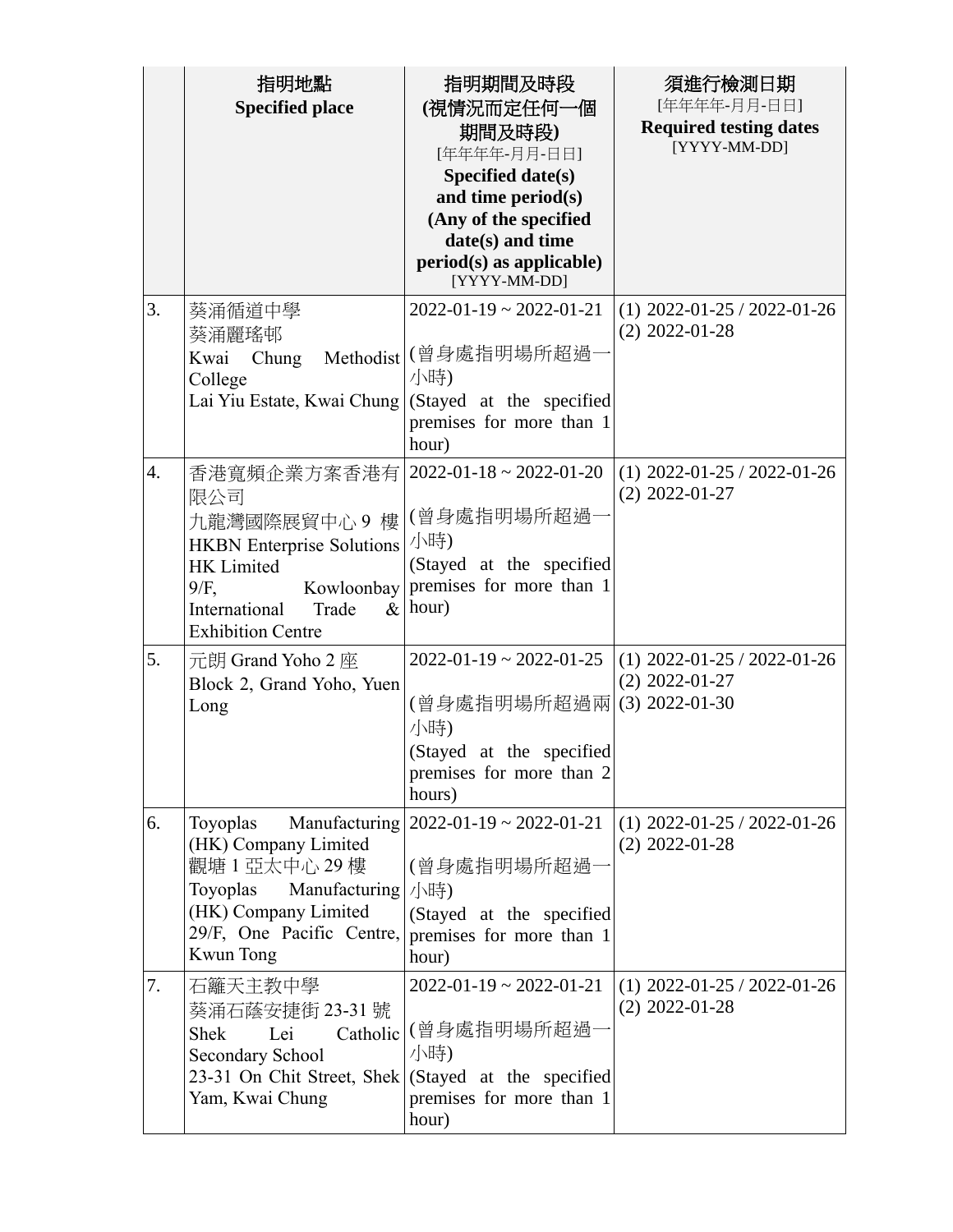|     | 指明地點<br><b>Specified place</b>                                                                                                                          | 指明期間及時段<br>(視情況而定任何一個<br>期間及時段)<br>[年年年年-月月-日日]<br><b>Specified date(s)</b><br>and time period(s)<br>(Any of the specified<br>date(s) and time<br>$period(s)$ as applicable)<br>[YYYY-MM-DD] | 須進行檢測日期<br>[年年年年-月月-日日]<br><b>Required testing dates</b><br>[YYYY-MM-DD]                  |
|-----|---------------------------------------------------------------------------------------------------------------------------------------------------------|----------------------------------------------------------------------------------------------------------------------------------------------------------------------------------------------|-------------------------------------------------------------------------------------------|
| 8.  | 東涌滿東邨滿和樓<br>Mun Wo House, Mun Tung<br>Estate, Tung Chung                                                                                                | $2022 - 01 - 20 \approx 2022 - 01 - 25$<br>(曾身處指明場所超過兩 <br>小時)<br>(Stayed at the specified<br>premises for more than 2<br>hours)                                                             | $(1)$ 2022-01-25 / 2022-01-26<br>$(2)$ 2022-01-27<br>$(3)$ 2022-01-30                     |
| 9.  | 東涌滿東邨滿順樓<br>Mun Shun House,<br>Mun<br>Tung Estate, Tung Chung                                                                                           | $2022 - 01 - 18 \approx 2022 - 01 - 25$<br>(曾身處指明場所超過兩<br>小時)<br>(Stayed at the specified<br>premises for more than 2<br>hours)                                                              | $(1)$ 2022-01-25 / 2022-01-26<br>$(2)$ 2022-01-27<br>$(3)$ 2022-01-28<br>$(4)$ 2022-01-31 |
| 10. | 協成行住宅項目"芳菲"地<br>盤<br>何文田勝利道5號<br>Construction Site of Hip<br>Shing Hong Residential<br>Project "Madera Garden"<br>5 Victory Avenue, Ho Man hour)<br>Tin | $2022 - 01 - 18 \approx 2022 - 01 - 22$<br>(曾身處指明場所超過<br>小時)<br>(Stayed at the specified<br>premises for more than 1                                                                         | $(1)$ 2022-01-25 / 2022-01-26<br>$(2)$ 2022-01-29                                         |
| 11. | 粉嶺皇后山邨皇頤樓<br>Wong Yi House, Queen's<br>Hill Estste, Fanling                                                                                             | $2022 - 01 - 18 \approx 2022 - 01 - 25$<br>(曾身處指明場所超過兩)<br>小時)<br>(Stayed at the specified<br>premises for more than 2<br>hours)                                                             | $(1)$ 2022-01-25 / 2022-01-26<br>$(2)$ 2022-01-27<br>$(3)$ 2022-01-28<br>$(4)$ 2022-01-31 |
| 12. | 大圍美田邨美景樓<br>Mei King House, Mei Tin<br>Estate, Tai Wai                                                                                                  | $2022 - 01 - 18 \approx 2022 - 01 - 25$<br>(曾身處指明場所超過兩 <br>小時)<br>(Stayed at the specified<br>premises for more than 2<br>hours)                                                             | $(1)$ 2022-01-25 / 2022-01-26<br>$(2)$ 2022-01-27<br>$(3)$ 2022-01-28<br>$(4)$ 2022-01-31 |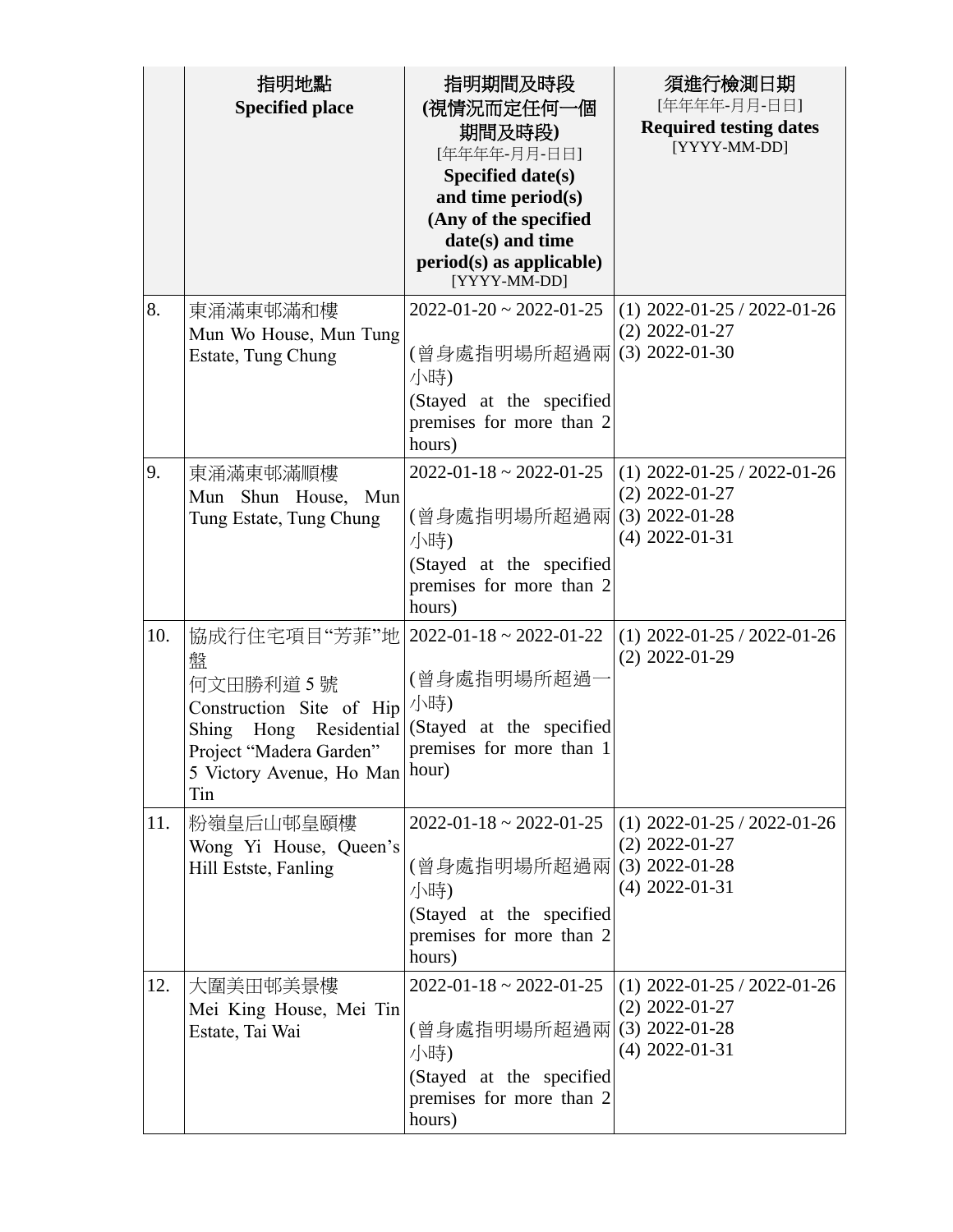|     | 指明地點<br><b>Specified place</b>                                                                                                                                                     | 指明期間及時段<br>(視情況而定任何一個<br>期間及時段)<br>[年年年年-月月-日日]<br>Specified date(s)<br>and time period(s)<br>(Any of the specified<br>date(s) and time<br>$period(s)$ as applicable)<br>[YYYY-MM-DD] | 須進行檢測日期<br>[年年年年-月月-日日]<br><b>Required testing dates</b><br>[YYYY-MM-DD]                  |
|-----|------------------------------------------------------------------------------------------------------------------------------------------------------------------------------------|---------------------------------------------------------------------------------------------------------------------------------------------------------------------------------------|-------------------------------------------------------------------------------------------|
| 13. | 粉嶺華明邨禮明樓<br>Lai Ming House, Wah Ming<br>Estate, Fanling                                                                                                                            | $2022 - 01 - 18 \approx 2022 - 01 - 25$<br>(曾身處指明場所超過兩 <br>小時)<br>(Stayed at the specified<br>premises for more than 2<br>hours)                                                      | $(1)$ 2022-01-25 / 2022-01-26<br>$(2)$ 2022-01-27<br>$(3)$ 2022-01-28<br>$(4)$ 2022-01-31 |
| 14. | 威裕環球<br>觀塘海濱道 165 號 SML<br>Tower 7 樓<br><b>BPS</b> Global Group<br>7/F, SML Tower, 165 Hoi<br>Bun Road, Kwun Tong                                                                  | $2022 - 01 - 17 \approx 2022 - 01 - 20$<br>(曾身處指明場所超過-<br>小時)<br>(Stayed at the specified<br>premises for more than 1<br>hour)                                                        | $(1)$ 2022-01-25 / 2022-01-26<br>$(2)$ 2022-01-27                                         |
| 15. | 香港道教聯合會圓玄學院<br>第三中學<br>將軍澳唐明街2號<br>HKTA The Yuen<br>Yuen<br>Institute No. 3 Secondary<br>School<br>2 Tong Ming Street, Tseung   hour)<br>Kwan O                                    | $2022 - 01 - 19 \approx 2022 - 01 - 21$<br>(曾身處指明場所超過<br>小時)<br>(Stayed at the specified<br>premises for more than 1                                                                  | $(1)$ 2022-01-25 / 2022-01-26<br>$(2)$ 2022-01-28                                         |
| 16. | 天主教慈幼會伍少梅中學<br>葵涌葵合街 30號<br>Salesians of Don Bosco Ng<br>Siu Mui Secondary School<br>30 Kwai Hop Street, Kwai<br>Chung                                                             | $2022 - 01 - 19 \approx 2022 - 01 - 21$<br>(曾身處指明場所超過-<br>小時)<br>(Stayed at the specified<br>premises for more than 1<br>hour)                                                        | $(1)$ 2022-01-25 / 2022-01-26<br>$(2)$ 2022-01-28                                         |
| 17. | <b>B</b> D House Limited<br>火炭禾寮坑路 18-28 號聯<br>邦工業大廈 5 樓<br><b>B D House Limited</b><br>$5/F$ ,<br>Leapont<br>Building, 18-28 Wo Liu premises for more than 1<br>Hang Road, Fo Tan | $2022 - 01 - 19 \approx 2022 - 01 - 21$<br>(曾身處指明場所超過·<br>小時)<br>Industrial (Stayed at the specified<br>hour)                                                                         | $(1)$ 2022-01-25 / 2022-01-26<br>$(2)$ 2022-01-28                                         |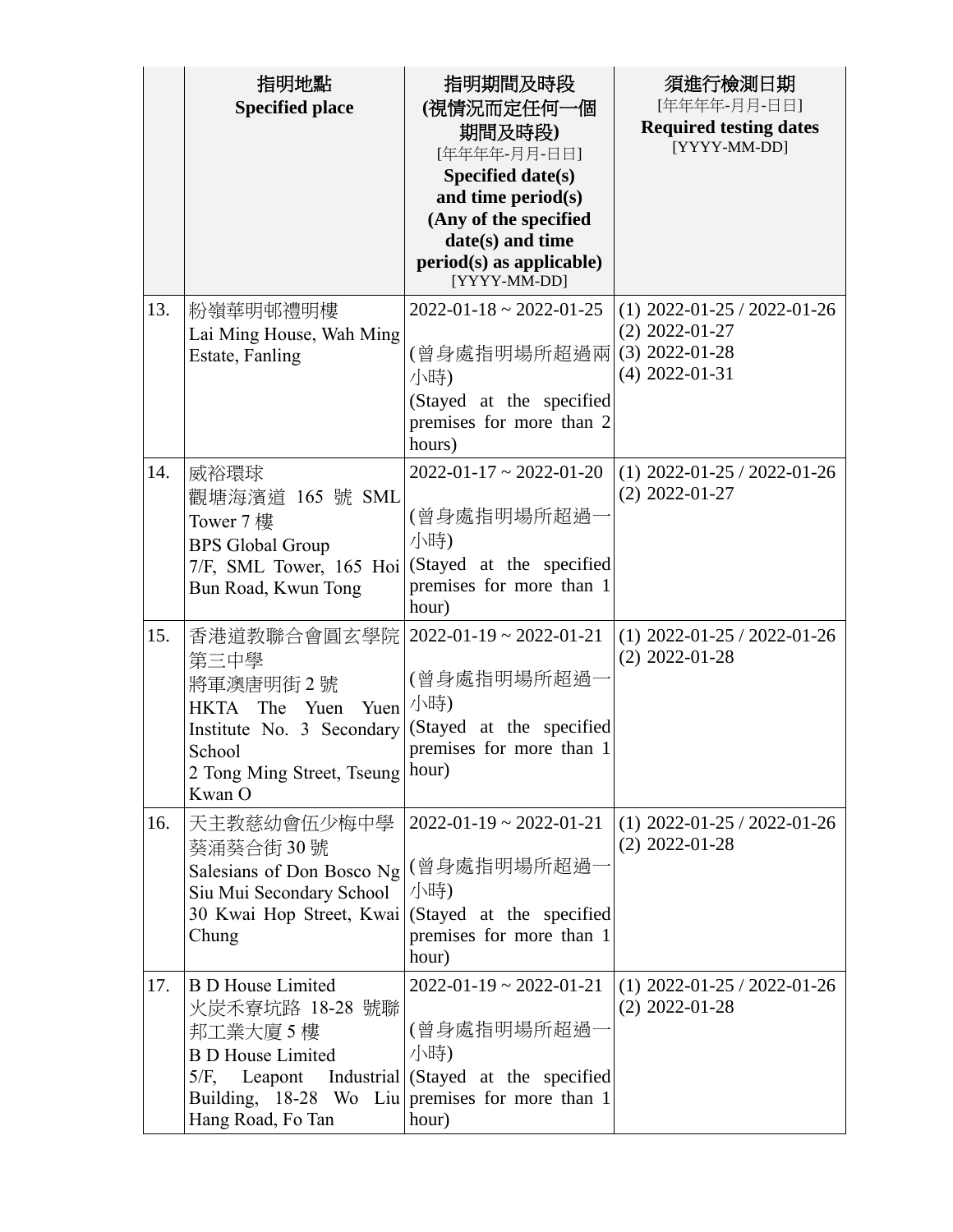|     | 指明地點                                                                                                                                                                   | 指明期間及時段                                                                                                                          | 須進行檢測日期                                                                                   |
|-----|------------------------------------------------------------------------------------------------------------------------------------------------------------------------|----------------------------------------------------------------------------------------------------------------------------------|-------------------------------------------------------------------------------------------|
|     | <b>Specified place</b>                                                                                                                                                 | (視情況而定任何一個<br>期間及時段)<br>[年年年年-月月-日日]<br><b>Specified date(s)</b><br>and time period(s)<br>(Any of the specified                  | [年年年年-月月-日日]<br><b>Required testing dates</b><br>[YYYY-MM-DD]                             |
|     |                                                                                                                                                                        | date(s) and time<br>$period(s)$ as applicable)<br>[YYYY-MM-DD]                                                                   |                                                                                           |
| 18. | 葵涌大窩口邨富華樓<br>Fu Wah House, Tai Wo Hau<br>Estate, Kwai Chung                                                                                                            | $2022 - 01 - 19 \approx 2022 - 01 - 25$<br>(曾身處指明場所超過兩<br>小時)<br>(Stayed at the specified<br>premises for more than 2<br>hours)  | $(1)$ 2022-01-25 / 2022-01-26<br>$(2)$ 2022-01-29                                         |
| 19. | 晴工程顧問有限公司<br>大角咀必發道 93 號 The<br>Bedford 9樓<br>Engineering<br>Green<br>Company<br>Consultant<br>Limited<br>The<br>$9/F$ ,<br>Bedford,<br>Bedford Road, Tai Kwok<br>Tsui | $2022 - 01 - 20 \sim 2022 - 01 - 21$<br>(曾身處指明場所超過-<br>小時)<br>(Stayed at the specified<br>premises for more than 1<br>$93$ hour) | $(1)$ 2022-01-25 / 2022-01-26<br>$(2)$ 2022-01-28                                         |
| 20. | 沙田駿洋邨駿爾樓<br>Chun<br>Chun Yi House,<br>Yeung Estate, Sha Tin                                                                                                            | $2022 - 01 - 18 \approx 2022 - 01 - 25$<br>(曾身處指明場所超過兩<br>小時)<br>(Stayed at the specified<br>premises for more than 2<br>hours)  | $(1)$ 2022-01-25 / 2022-01-26<br>$(2)$ 2022-01-27<br>$(3)$ 2022-01-28<br>$(4)$ 2022-01-31 |
| 21. | 葵涌 3 號貨櫃碼頭亞洲貨 <br>櫃物流中心B座2樓<br>2/F, ATL Logistics Centre<br>B, Berth 3, Kwai Chung<br><b>Container Terminals</b>                                                       | $2022 - 01 - 18 \approx 2022 - 01 - 22$<br>(曾身處指明場所超過<br>小時)<br>(Stayed at the specified<br>premises for more than 1<br>hour)    | $(1)$ 2022-01-25 / 2022-01-26<br>$(2)$ 2022-01-29                                         |

 $\frac{1}{1}$  有關指明地點於 2022 年 1 月 27 日由「葵涌三號貨櫃碼頭」修改為「葵涌 3 號貨櫃碼頭亞洲貨 櫃物流中心 B 座 2 樓」。

The specified place was revised from "Berth 3, Kwai Chung Container Terminals" to "2/F, ATL Logistics Centre B, Berth 3, Kwai Chung Container Terminals" on 27 January 2022.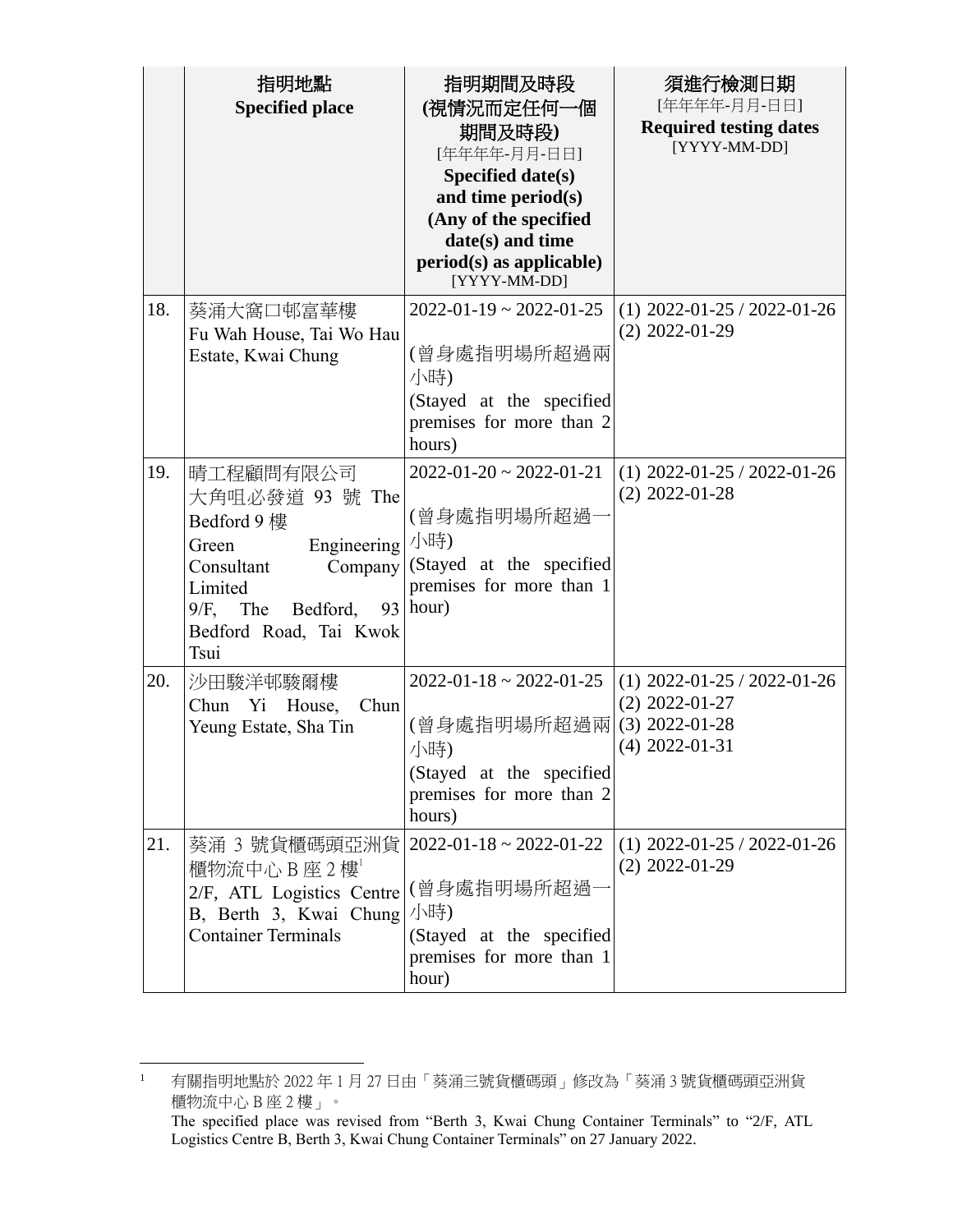|     | 指明地點<br><b>Specified place</b>                                                                                                     | 指明期間及時段<br>(視情況而定任何一個<br>期間及時段)<br>[年年年年-月月-日日]<br>Specified date(s)<br>and time period(s)<br>(Any of the specified<br>date(s) and time<br>$period(s)$ as applicable)<br>[YYYY-MM-DD] | 須進行檢測日期<br>[年年年年-月月-日日]<br><b>Required testing dates</b><br>[YYYY-MM-DD]                  |
|-----|------------------------------------------------------------------------------------------------------------------------------------|---------------------------------------------------------------------------------------------------------------------------------------------------------------------------------------|-------------------------------------------------------------------------------------------|
| 22. | 長沙灣青山道 261-263 號 2022-01-19~2022-01-25<br>鉅昌大樓<br>Kui Cheong Building, 261- (曾身處指明場所超過兩<br>263 Castle Peak Road,<br>Cheung Sha Wan | 小時)<br>(Stayed at the specified<br>premises for more than 2<br>hours)                                                                                                                 | $(1)$ 2022-01-25 / 2022-01-26<br>$(2)$ 2022-01-28                                         |
| 23. | 太子大南街 136號<br>136 Tai Nan Street, Prince<br>Edward                                                                                 | $2022 - 01 - 20 \sim 2022 - 01 - 25$<br>(曾身處指明場所超過兩<br>小時)<br>(Stayed at the specified<br>premises for more than 2<br>hours)                                                          | $(1)$ 2022-01-25 / 2022-01-26<br>$(2)$ 2022-01-29                                         |
| 24. | 元朗溱柏 10座<br>Tower 10, Park Signature,<br>Yuen Long                                                                                 | $2022 - 01 - 19 \approx 2022 - 01 - 25$<br>(曾身處指明場所超過兩 <br>小時)<br>(Stayed at the specified<br>premises for more than 2<br>hours)                                                      | $(1)$ 2022-01-25 / 2022-01-26<br>$(2)$ 2022-01-27<br>$(3)$ 2022-01-28<br>$(4)$ 2022-01-31 |
| 25. | 慈雲山慈民邨民泰樓<br>Man Tai House, Tsz Man<br>Estate, Tsz Wan Shan                                                                        | $2022 - 01 - 13 \approx 2022 - 01 - 25$<br>(曾身處指明場所超過兩<br>小時)<br>(Stayed at the specified<br>premises for more than 2<br>hours)                                                       | $(1)$ 2022-01-25 / 2022-01-26<br>$(2)$ 2022-01-27<br>$(3)$ 2022-01-28<br>$(4)$ 2022-01-31 |
| 26. | 協恩中學<br>馬頭圍農圃道 1 號<br>Heep Yunn School<br>1 Farm Road, Ma Tau Wai                                                                  | $2022 - 01 - 18 \approx 2022 - 01 - 21$<br>(曾身處指明場所超過-<br>小時)<br>(Stayed at the specified<br>premises for more than 1<br>hour)                                                        | $(1)$ 2022-01-25 / 2022-01-26<br>$(2)$ 2022-01-28                                         |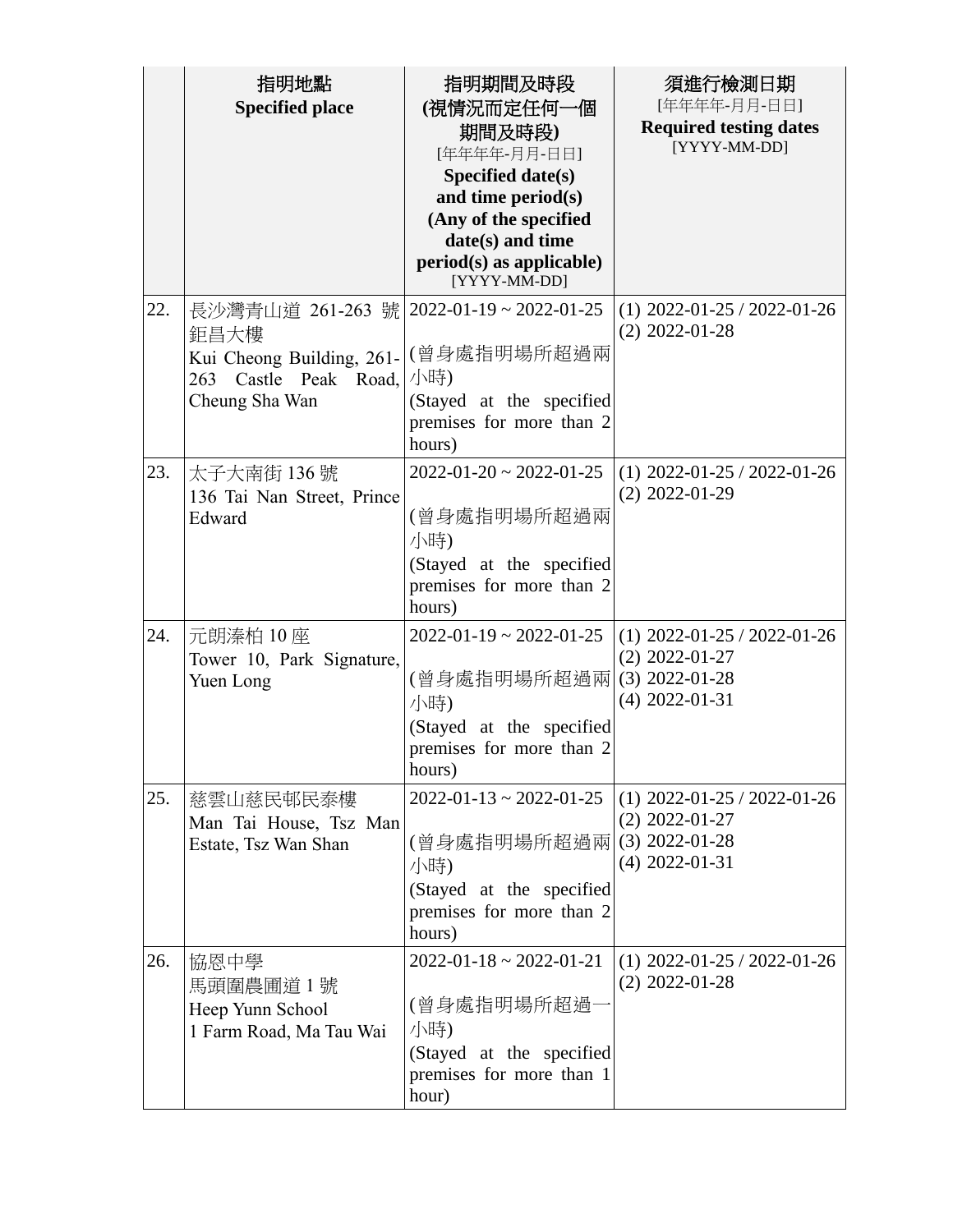|     | 指明地點<br><b>Specified place</b>                                                                                           | 指明期間及時段<br>(視情況而定任何一個<br>期間及時段)<br>[年年年年-月月-日日]<br>Specified date(s)<br>and time period(s)<br>(Any of the specified<br>date(s) and time<br>period(s) as applicable)<br>[YYYY-MM-DD] | 須進行檢測日期<br>[年年年年-月月-日日]<br><b>Required testing dates</b><br>[YYYY-MM-DD] |
|-----|--------------------------------------------------------------------------------------------------------------------------|-------------------------------------------------------------------------------------------------------------------------------------------------------------------------------------|--------------------------------------------------------------------------|
| 27. | 中國銀行<br>大角咀中銀中心 26 樓<br>Bank of China<br>26/F, Bank of China Centre,<br>Tai Kok Tsui                                     | $2022 - 01 - 18 \approx 2022 - 01 - 20$<br>(曾身處指明場所超過<br>小時)<br>(Stayed at the specified<br>premises for more than 1<br>hour)                                                       | $(1)$ 2022-01-25 / 2022-01-26<br>$(2)$ 2022-01-27                        |
| 28. | 俊興冷凍食品有限公司<br>葵涌樂聲工業中心 16 樓 B<br>座<br>CoolCool<br>Frozen<br>Limited<br>B, 16/F,<br>Room<br>Industrial Building,<br>Chung | $2022 - 01 - 20 \approx 2022 - 01 - 21$<br>(曾身處指明場所超過<br>Food  小時)<br>(Stayed at the specified<br>Roxy premises for more than 1<br>Kwai hour)                                       | $(1)$ 2022-01-25 / 2022-01-26<br>$(2)$ 2022-01-28                        |
| 29. | 惠康<br>青衣長亨邨長亨商場<br>Wellcome<br>Cheung<br>Hang<br>Shopping<br>Cheung<br>Centre,<br>Hang<br>Estate, Tsing Yi               | 2022-01-19 07:00-14:00                                                                                                                                                              | $(1)$ 2022-01-25 / 2022-01-26                                            |
| 30. | 葵涌金龍工業中心第2座<br>Block 2, Golden Dragon<br>Industrial<br>Centre,<br>Chung                                                  | $ 2022-01-20 \sim 2022-01-21$<br>Kwai (曾身處指明場所超過<br>小時)<br>(Stayed at the specified<br>premises for more than 1<br>hour)                                                            | $(1)$ 2022-01-25 / 2022-01-26<br>$(2)$ 2022-01-28                        |
| 31. | 殷悅中菜廳<br>荃灣悅來酒店 30 樓<br>YinYue<br>30/F, Panda Hotel, Tsuen<br>Wan                                                        | 2022-01-18 11:00-15:00                                                                                                                                                              | $(1)$ 2022-01-25 / 2022-01-26                                            |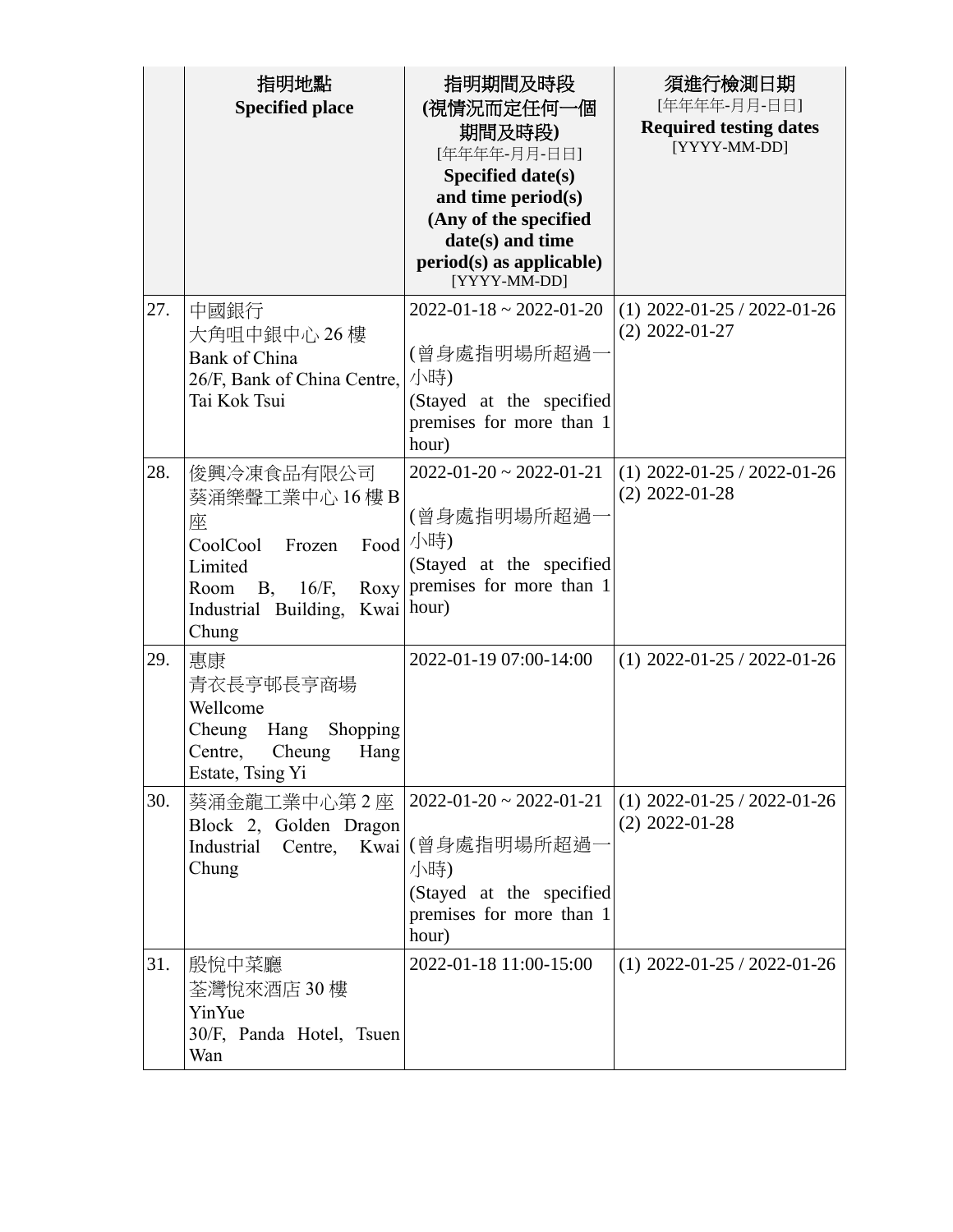|     | 指明地點<br><b>Specified place</b>                                         | 指明期間及時段<br>(視情況而定任何一個<br>期間及時段)<br>[年年年年-月月-日日]<br>Specified date(s)<br>and time period(s)<br>(Any of the specified<br>date(s) and time<br>$period(s)$ as applicable)<br>[YYYY-MM-DD] | 須進行檢測日期<br>[年年年年-月月-日日]<br><b>Required testing dates</b><br>[YYYY-MM-DD]                  |
|-----|------------------------------------------------------------------------|---------------------------------------------------------------------------------------------------------------------------------------------------------------------------------------|-------------------------------------------------------------------------------------------|
| 32. | 大埔廣福邨廣仁樓<br>Kwong Yan House, Kwong<br>Fuk Estate, Tai Po               | $2022 - 01 - 17 \approx 2022 - 01 - 25$<br>(曾身處指明場所超過兩)<br>小時)<br>(Stayed at the specified<br>premises for more than 2<br>hours)                                                      | $(1)$ 2022-01-25 / 2022-01-26<br>$(2)$ 2022-01-27<br>$(3)$ 2022-01-30                     |
| 33. | 堅尼地道 44號港燈中心 6   2022-01-19<br>樓<br>$6/F$ ,<br>Centre, 44 Kennedy Road | Hongkong Electric (曾身處指明場所超過-<br>小時)<br>(Stayed at the specified<br>premises for more than 1<br>hour)                                                                                 | $(1)$ 2022-01-25 / 2022-01-26                                                             |
| 34. | 屯門安定邨定龍樓<br>Ting Lung House, On Ting<br>Estate, Tuen Mun               | $2022 - 01 - 19 \approx 2022 - 01 - 25$<br>(曾身處指明場所超過兩<br>小時)<br>(Stayed at the specified<br>premises for more than 2<br>hours)                                                       | $(1)$ 2022-01-25 / 2022-01-26<br>$(2)$ 2022-01-27<br>$(3)$ 2022-01-28<br>$(4)$ 2022-01-31 |
| 35. | 沙田豐景花園C座<br>Block C, Scenery Garden,<br>Sha Tin                        | $2022 - 01 - 19 \approx 2022 - 01 - 25$<br>(曾身處指明場所超過兩 <br>小時)<br>(Stayed at the specified<br>premises for more than 2<br>hours)                                                      | $(1)$ 2022-01-25 / 2022-01-26<br>$(2)$ 2022-01-27<br>$(3)$ 2022-01-28<br>$(4)$ 2022-01-31 |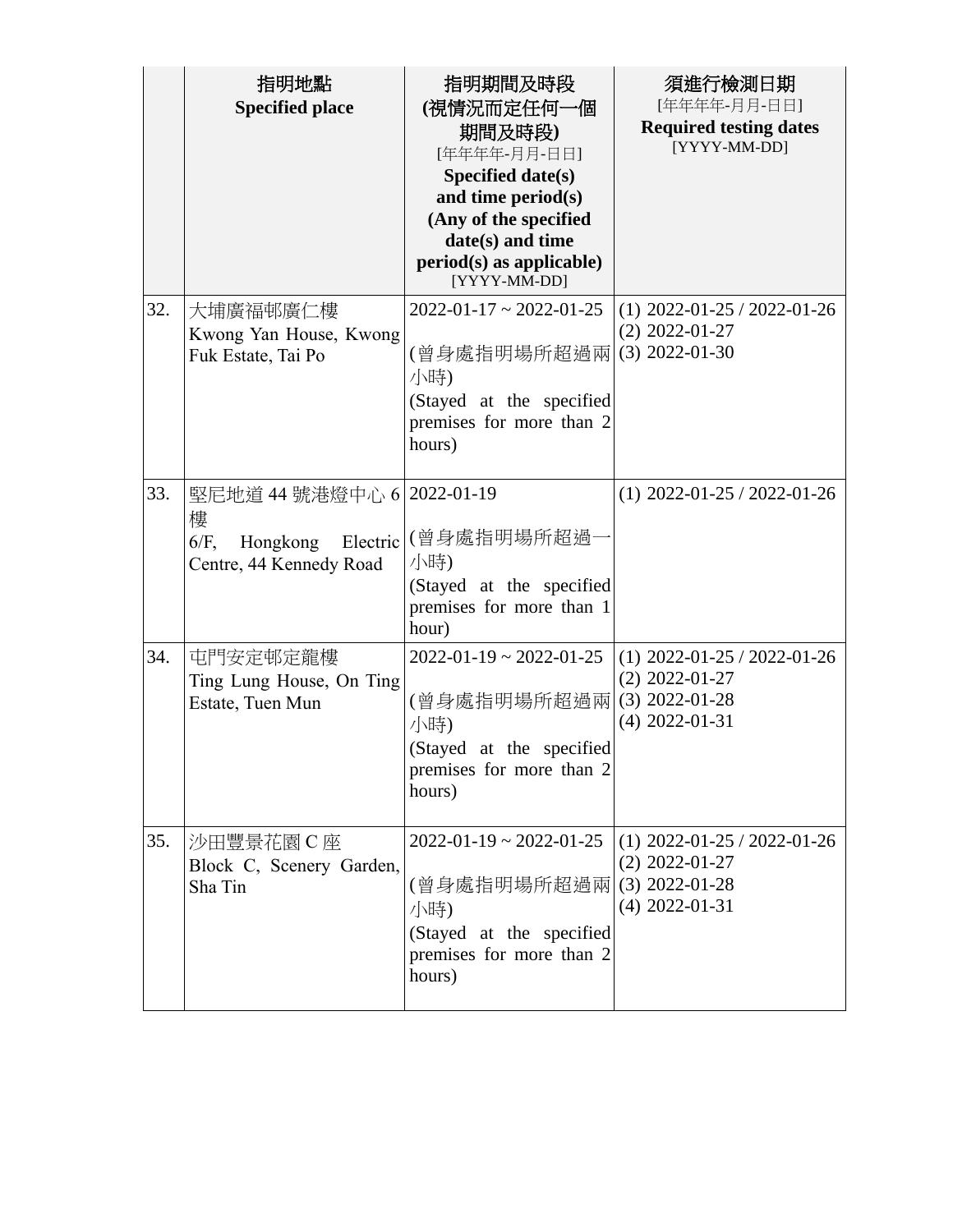|     | 指明地點<br><b>Specified place</b>                                                                                | 指明期間及時段<br>(視情況而定任何一個<br>期間及時段)<br>[年年年年-月月-日日]<br>Specified date(s)<br>and time period(s)<br>(Any of the specified<br>date(s) and time<br>period(s) as applicable)<br>[YYYY-MM-DD] | 須進行檢測日期<br>[年年年年-月月-日日]<br><b>Required testing dates</b><br>[YYYY-MM-DD]                  |
|-----|---------------------------------------------------------------------------------------------------------------|-------------------------------------------------------------------------------------------------------------------------------------------------------------------------------------|-------------------------------------------------------------------------------------------|
| 36. | 黃大仙竹園北邨桃園樓<br>Toa Yuen House, Chuk Yuen<br>North Estate, Wong Tai Sin                                         | $2022 - 01 - 19 \approx 2022 - 01 - 25$<br>(曾身處指明場所超過兩 <br>小時)<br>(Stayed at the specified<br>premises for more than 2<br>hours)                                                    | $(1)$ 2022-01-25 / 2022-01-26<br>$(2)$ 2022-01-27<br>$(3)$ 2022-01-28<br>$(4)$ 2022-01-31 |
| 37. | 恒生銀行<br>何文田窩打老道 86號<br>Hang Seng Bank<br>86 Waterloo Road, Ho Man<br>Tin                                      | $2022 - 01 - 19 \approx 2022 - 01 - 25$                                                                                                                                             | $(1)$ 2022-01-25 / 2022-01-26<br>$(2)$ 2022-01-27<br>$(3)$ 2022-01-28<br>$(4)$ 2022-01-31 |
| 38. | 元朗原築 2座<br>Block 2, La Grove, Yuen<br>Long                                                                    | $2022 - 01 - 21 \approx 2022 - 01 - 25$<br>(曾身處指明場所超過兩 <br>小時)<br>(Stayed at the specified<br>premises for more than 2<br>hours)                                                    | $(1)$ 2022-01-25 / 2022-01-26<br>$(2)$ 2022-01-27<br>$(3)$ 2022-01-30                     |
| 39. | 四季餐廳<br>葵涌葵涌邨葵涌商場 1 樓<br>Seasons Cafe<br>1/F, Kwai Chung Shopping<br>Centre, Kwai Chung Estate,<br>Kwai Chung | 2022-01-21 14:00 - 15:00                                                                                                                                                            | $(1)$ 2022-01-25 / 2022-01-26<br>$(2)$ 2022-01-28                                         |
| 40. | 葵涌石蔭路 86 號天安樓<br>Tin On House, 86 Shek Yam<br>Road, Kwai Chung                                                | $2022 - 01 - 18 \approx 2022 - 01 - 25$<br>(曾身處指明場所超過兩 (3) 2022-01-30<br>小時)<br>(Stayed at the specified<br>premises for more than 2<br>hours)                                      | $(1)$ 2022-01-25 / 2022-01-26<br>$(2)$ 2022-01-27                                         |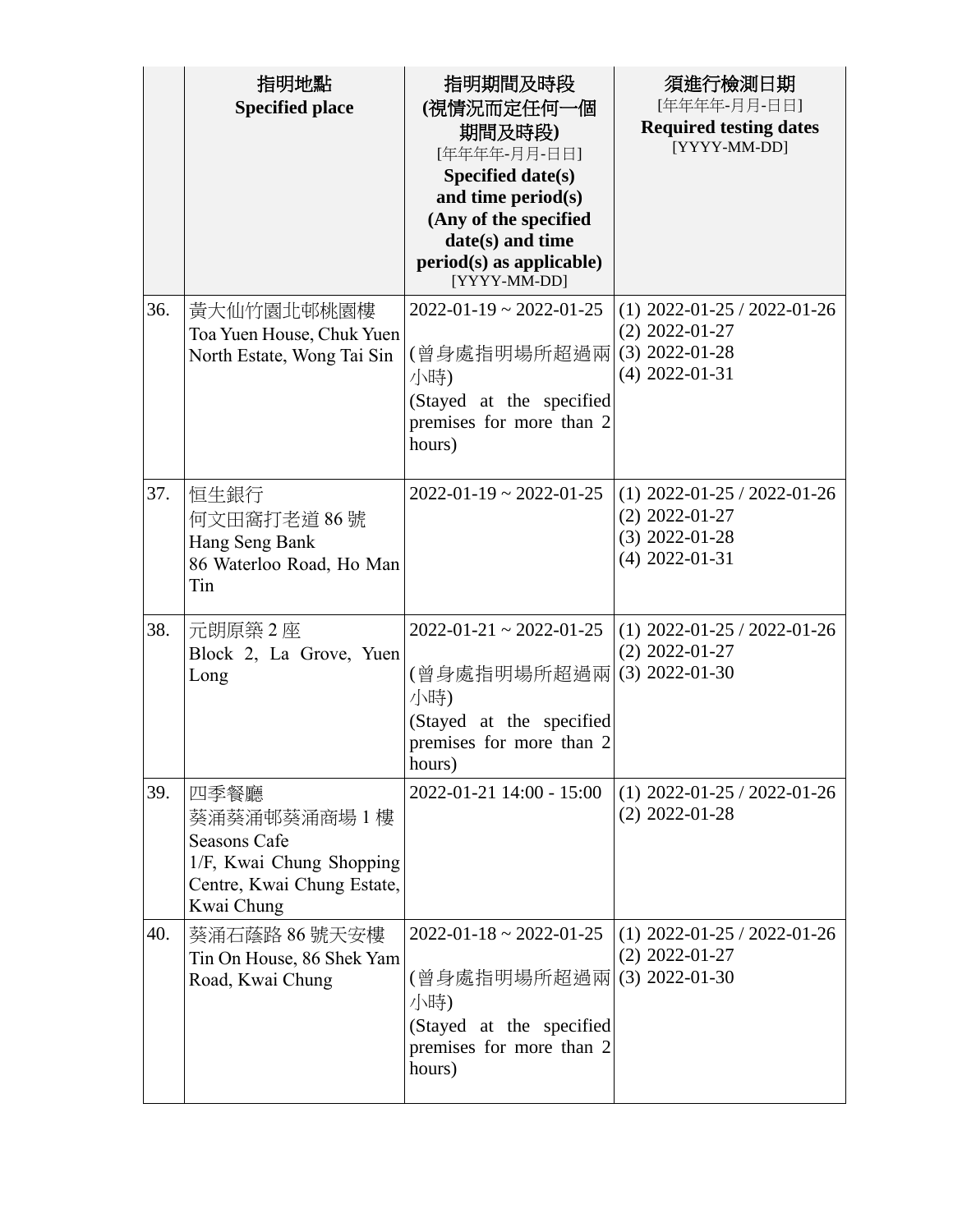|     | 指明地點<br><b>Specified place</b>                                                                                                                                                           | 指明期間及時段<br>(視情況而定任何一個<br>期間及時段)<br>[年年年年-月月-日日]<br>Specified date(s)<br>and time period(s)<br>(Any of the specified<br>date(s) and time<br>period(s) as applicable)<br>[YYYY-MM-DD] | 須進行檢測日期<br>[年年年年-月月-日日]<br><b>Required testing dates</b><br>[YYYY-MM-DD] |
|-----|------------------------------------------------------------------------------------------------------------------------------------------------------------------------------------------|-------------------------------------------------------------------------------------------------------------------------------------------------------------------------------------|--------------------------------------------------------------------------|
| 41. | 北角渣華道 222 號海關總 <br>部大樓 23樓<br>23/F, Customs Headquarters<br>Building, 222 Java Road,<br>North Point                                                                                      | 2022-01-21 14:00 - 15:00                                                                                                                                                            | $(1)$ 2022-01-25 / 2022-01-26<br>$(2)$ 2022-01-28                        |
| 42. | 柴灣政府物料營運中心高   2022-01-21 14:30 - 19:00<br>座 13樓<br>13/F, Government Logistics<br>Centre High Block, Chai<br>Wan                                                                          |                                                                                                                                                                                     | $(1)$ 2022-01-25 / 2022-01-26<br>$(2)$ 2022-01-28                        |
| 43. | 陳耀榮醫生<br>葵涌葵涌邨葵涌商場<br>Dr. Chan Yiu Wing<br>Kwai<br>Chung<br>Shopping<br>Centre, Kwai Chung Estate,<br>Kwai Chung                                                                         | 2022-01-21 13:00 - 14:00                                                                                                                                                            | $(1)$ 2022-01-25 / 2022-01-26<br>$(2)$ 2022-01-28                        |
| 44. | 救世軍南明婦女之家<br>深水埗南山邨南明樓地下<br>The Salvation Army Nam<br>Ming Haven for Women<br>G/F, Nam Ming House, (Stayed at the specified<br>Nam Shan Estate, Sham premises for more than 1<br>Shui Po | $2022 - 01 - 16 \approx 2022 - 01 - 18$<br>(曾身處指明場所超過<br>小時)<br>hour)                                                                                                               | $(1)$ 2022-01-25 / 2022-01-26                                            |
| 45. | 大埔雲滙1座<br>Tower 1, St. Martin, Tai Po                                                                                                                                                    | $2022 - 01 - 17 \approx 2022 - 01 - 25$<br>(曾身處指明場所超過兩<br>小時)<br>(Stayed at the specified<br>premises for more than 2<br>hours)                                                     | $(1)$ 2022-01-25 / 2022-01-26<br>$(2)$ 2022-01-27<br>$(3)$ 2022-01-30    |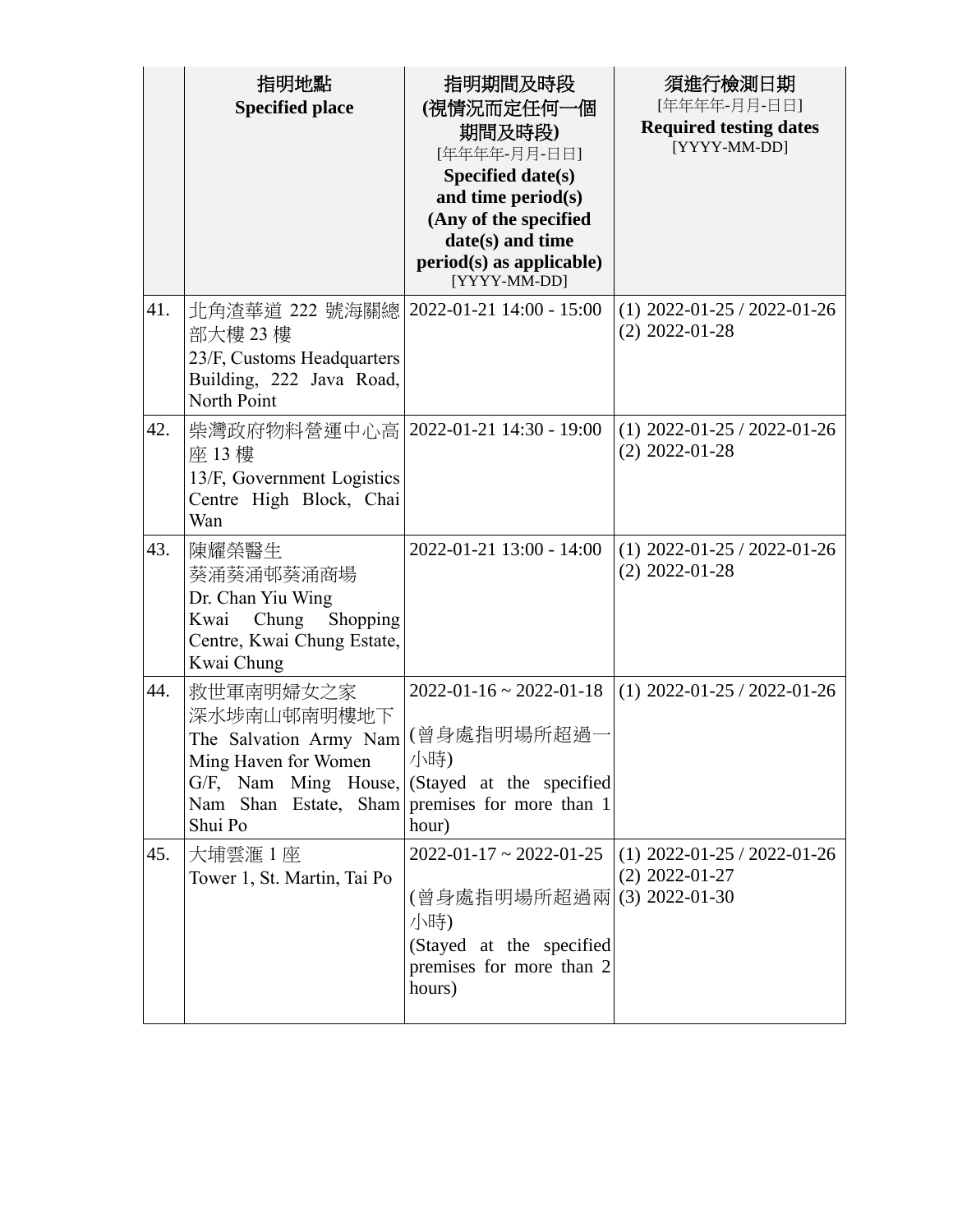|     | 指明地點<br><b>Specified place</b>                                                                                                                                                | 指明期間及時段<br>(視情況而定任何一個<br>期間及時段)<br>[年年年年-月月-日日]<br>Specified date(s)<br>and time period(s)<br>(Any of the specified<br>date(s) and time<br>$period(s)$ as applicable)<br>[YYYY-MM-DD] | 須進行檢測日期<br>[年年年年-月月-日日]<br><b>Required testing dates</b><br>[YYYY-MM-DD]                                      |
|-----|-------------------------------------------------------------------------------------------------------------------------------------------------------------------------------|---------------------------------------------------------------------------------------------------------------------------------------------------------------------------------------|---------------------------------------------------------------------------------------------------------------|
| 46. | 慈雲山慈愛苑愛勤閣<br>Oi Kan House, Tsz Oi Court,<br>Tsz Wan Shan                                                                                                                      | $2022 - 01 - 20 \approx 2022 - 01 - 25$<br>(曾身處指明場所超過兩<br>小時)<br>(Stayed at the specified<br>premises for more than 2<br>hours)                                                       | $(1)$ 2022-01-25 / 2022-01-26<br>$(2)$ 2022-01-27<br>$(3)$ 2022-01-28<br>$(4)$ 2022-01-29<br>$(5)$ 2022-02-01 |
| 47. | 觀塘創紀之城6期20樓<br>20/F, Millennium City 6,<br><b>Kwun Tong</b>                                                                                                                   | 2022-01-24 18:00 - 19:00                                                                                                                                                              | $(1)$ 2022-01-25 / 2022-01-26<br>$(2)$ 2022-01-27<br>$(3)$ 2022-01-28<br>$(4)$ 2022-01-31                     |
| 48. | 黃金海岸鄉村俱樂部・遊 2022-01-16~2022-01-22<br>艇會<br>香港青山公路1號<br>Gold<br>Yacht<br>Coast<br>Country Club<br>1 Castle Peak Road, Castle   premises for more than 1<br>Peak Bay, Hong Kong | (曾身處指明場所超過<br>$\alpha$ /小時)<br>(Stayed at the specified<br>hour)                                                                                                                      | $(1)$ 2022-01-25 / 2022-01-26<br>$(2)$ 2022-01-29                                                             |

# **(I)(a)(ii)** 初步陽性檢測個案╱陽性檢測個案曾乘搭的公共交通工具 **Public Transport Taken by Tested Preliminarily Positive Cases/ Tested Positive Cases**

無 Nil

**(I)(a)(iii)** 污水樣本檢測呈陽性的地點

**Places with Sewage Sample(s) Tested Positive**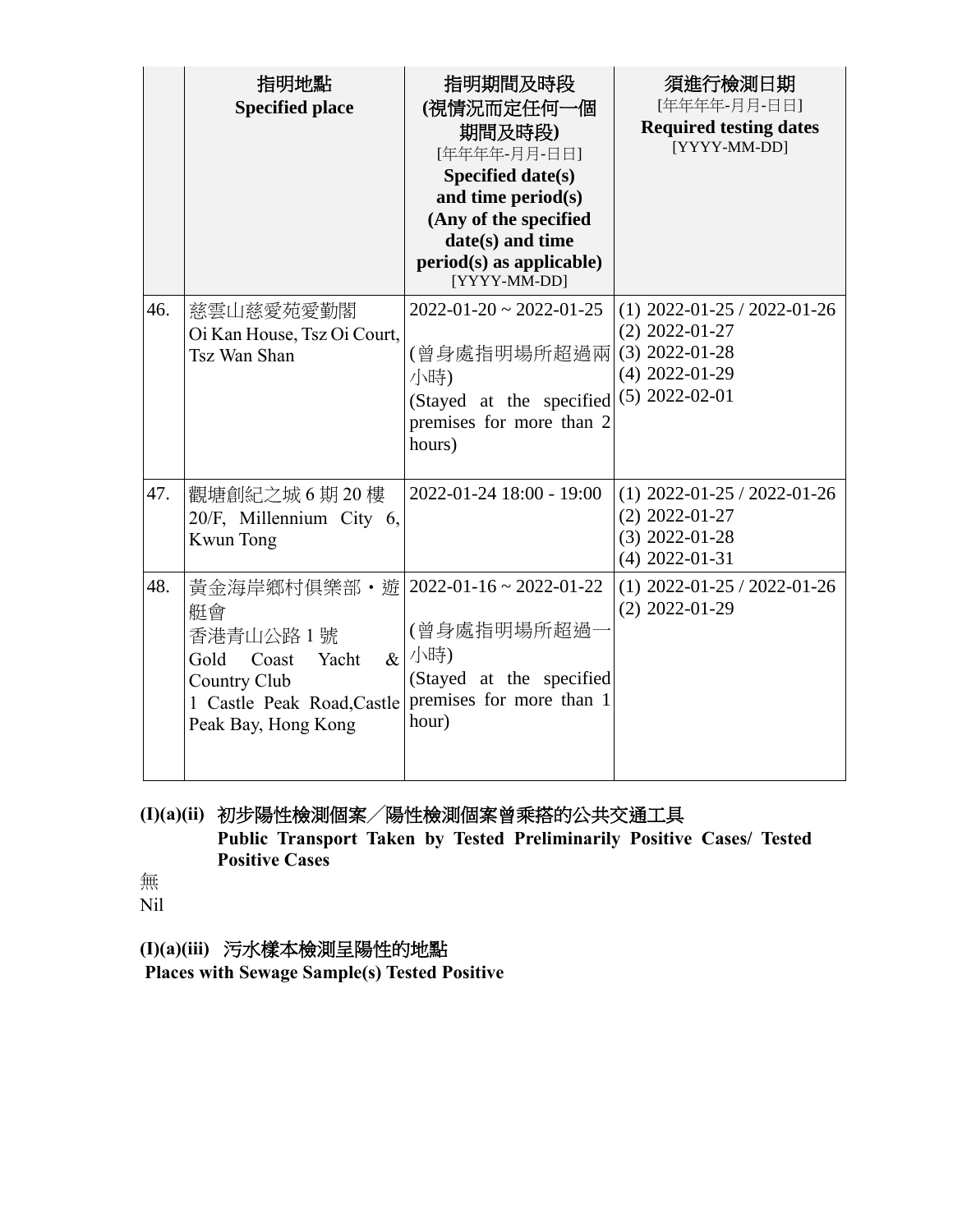|    | 指明地點<br><b>Specified place</b>                            | 指明期間及時段<br>(視情況而定任何一個<br>期間及時段)<br>[年年年年-月月-日日]<br>Specified date( $s$ )<br>and time period(s)<br>(Any of the specified<br>$date(s)$ and time<br>$period(s)$ as applicable)<br>[YYYY-MM-DD] | 須進行檢測日期<br>[年年年年-月月-日日]<br><b>Required testing dates</b><br>[YYYY-MM-DD] |
|----|-----------------------------------------------------------|---------------------------------------------------------------------------------------------------------------------------------------------------------------------------------------------|--------------------------------------------------------------------------|
|    | 葵涌葵賢苑葵謙閣<br>Kwai Him House, Kwai Yin<br>Court, Kwai Chung | $2022 - 01 - 12 \approx 2022 - 01 - 25$<br>(曾身處指明場所超過兩<br>小時)                                                                                                                               | 2022-01-25 / 2022-01-26 /<br>2022-01-27                                  |
| 2. | 葵涌葵賢苑葵義閣<br>Kwai Yee House, Kwai Yin<br>Court, Kwai Chung | (Stayed at the specified<br>premises for more than 2<br>hour)                                                                                                                               |                                                                          |

**(I)(a)(iv)** 與初步陽性檢測個案╱陽性檢測個案有關的地點 **Places Relevant to Tested Preliminarily Positive Cases/ Tested Positive Cases** 

## 無

Nil

**(I)(b)** 上呼吸道感染及/或流感樣疾病個案(幼稚園╱幼兒中心) **Upper Respiratory Tract Infection and/or Influenza-like Illness Cases(Kindergarten/ Child Care Centre)**

無

Nil

- **(I)(c)** 上呼吸道感染及/或流感樣疾病個案(小學) **Upper Respiratory Tract Infection and/or Influenza-like Illness Cases (Primary School)**
- 無

Nil

**(I)(d)** 初步陽性檢測個案╱陽性檢測個案曾到訪的地點(醫院管理局設施) **Places Visited by Tested Preliminarily Positive Cases/ Tested Positive Cases (Facilities of the Hospital Authority)**

無

Nil

附註: